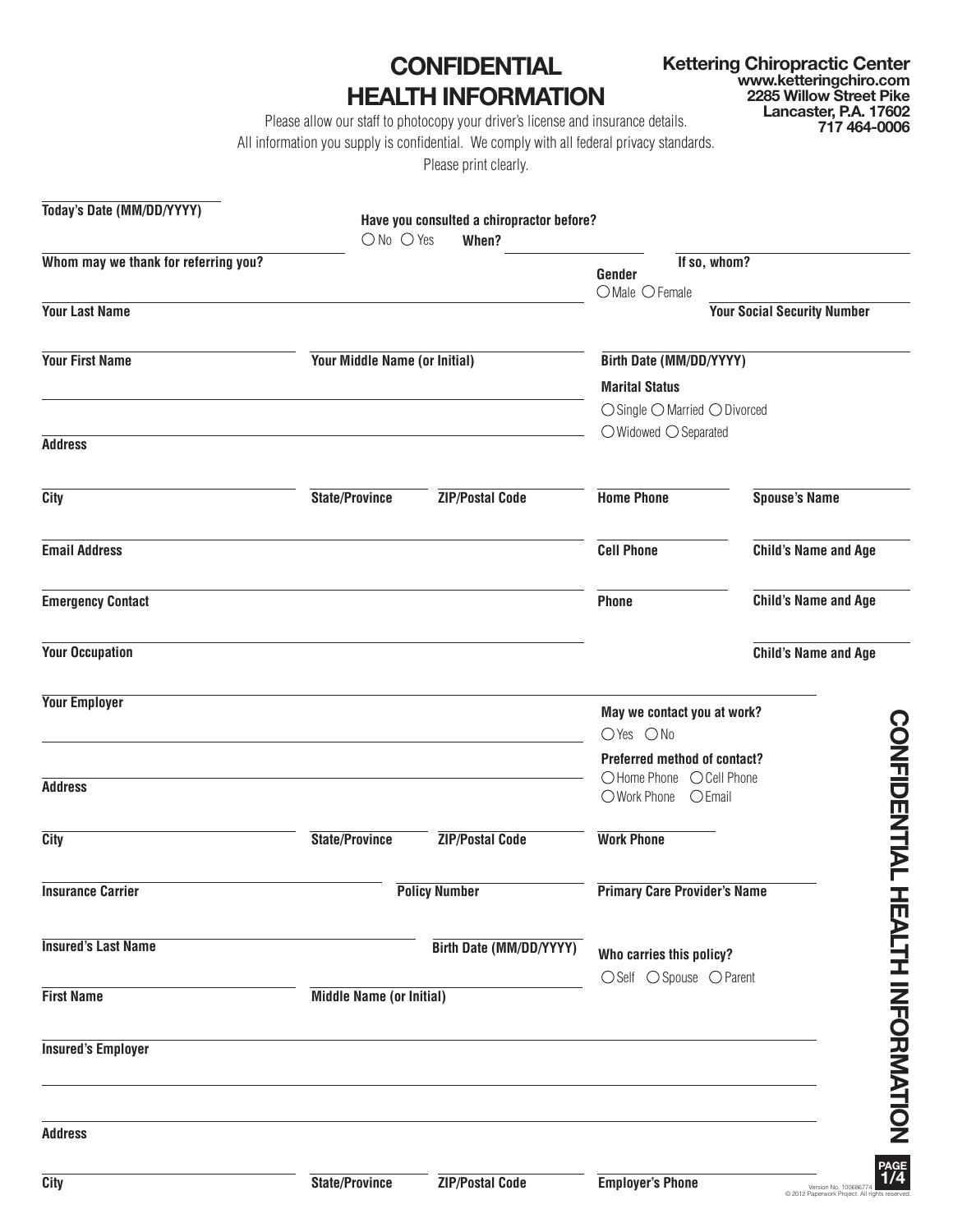**Patient name**

| 2. And are the result of (darken circle): O An accident or injury                                                                                                                                                                                                     |                                                         |   | $\begin{array}{c} \bigcirc \text{Work} \quad \bigcirc \text{ Auto} \ \bigcirc \text{ Other} \end{array} \qquad \qquad \begin{array}{c} \begin{array}{c} \text{Output} \ \end{array} \end{array}$<br>$\bigcirc$ A worsening long-term problem |                                                                                                                                                                          |   |                                                                                     |                                                                                                                      |                                      |                                                                              |
|-----------------------------------------------------------------------------------------------------------------------------------------------------------------------------------------------------------------------------------------------------------------------|---------------------------------------------------------|---|----------------------------------------------------------------------------------------------------------------------------------------------------------------------------------------------------------------------------------------------|--------------------------------------------------------------------------------------------------------------------------------------------------------------------------|---|-------------------------------------------------------------------------------------|----------------------------------------------------------------------------------------------------------------------|--------------------------------------|------------------------------------------------------------------------------|
|                                                                                                                                                                                                                                                                       |                                                         |   | $\bigcirc$ An interest in: $\bigcirc$ Wellness $\bigcirc$ Other                                                                                                                                                                              |                                                                                                                                                                          |   |                                                                                     | <u> 1980 - Jan Stein Stein Stein Stein Stein Stein Stein Stein Stein Stein Stein Stein Stein Stein Stein Stein S</u> |                                      |                                                                              |
| 3. Onset (When did you first notice<br>your current symptoms?)                                                                                                                                                                                                        | current symptoms?)<br>00000000<br>Absent                |   | 4. Intensity (How extreme are your<br>Uncomfortable<br>Agonizing                                                                                                                                                                             | 5. Duration and Timing (When did it start and how often do you feel it?)<br>◯ Constant ◯ Comes and goes. How Often?                                                      |   |                                                                                     |                                                                                                                      |                                      |                                                                              |
| 6. Quality of symptoms (What does 7. Location (Where does it hurt?)<br>it feel like?)<br>◯ Numbness                                                                                                                                                                   | "0" for current condition                               |   | Circle the area(s) on the illustration.<br>"X" for conditions experienced in the past                                                                                                                                                        | 8. Radiation (Does it affect other areas of your body? To what areas does the<br>pain radiate, shoot or travel.)                                                         |   |                                                                                     |                                                                                                                      |                                      |                                                                              |
| $\bigcirc$ Tingling<br>◯ Stiffness<br>$O$ Dull<br>$O$ Aching                                                                                                                                                                                                          |                                                         |   |                                                                                                                                                                                                                                              | 9. Aggravating or relieving factors (What makes it better or worse, such as<br>time of day, movements, certain activities, etc.)<br>What tends to worsen<br>the problem? |   |                                                                                     |                                                                                                                      |                                      |                                                                              |
| $\bigcirc$ Cramps<br>$\bigcirc$ Nagging<br>$\bigcirc$ Sharp                                                                                                                                                                                                           |                                                         | 縊 | qш                                                                                                                                                                                                                                           | What tends to lessen<br>the problem?<br>10. Prior interventions (What have you done to relieve the symptoms?)                                                            |   |                                                                                     |                                                                                                                      |                                      |                                                                              |
| $\bigcirc$ Burning<br>$\bigcirc$ Shooting<br>$\bigcirc$ Throbbing                                                                                                                                                                                                     |                                                         |   |                                                                                                                                                                                                                                              | $\bigcirc$ Prescription medication $\bigcirc$ Surgery<br>$\bigcirc$ Homeopathic remedies                                                                                 |   | $\bigcirc$ Over-the-counter drugs $\bigcirc$ Acupuncture<br>$\bigcirc$ Chiropractic | $\bigcirc$ lce<br>$O$ Heat                                                                                           |                                      |                                                                              |
| $\bigcirc$ Stabbing<br>$\bigcirc$ Other                                                                                                                                                                                                                               |                                                         |   |                                                                                                                                                                                                                                              | $\bigcirc$ Physical therapy                                                                                                                                              |   | $\bigcirc$ Massage                                                                  |                                                                                                                      |                                      |                                                                              |
| 12. How does your current condition interfere with your:<br>Work or career:<br><b>Recreational activities:</b><br>Household responsibilities:                                                                                                                         |                                                         |   | <u> 1980 - Johann Barbara, martxa alemaniar argumento este alemaniar alemaniar alemaniar alemaniar alemaniar a</u><br>and the control of the control of the control of the control of the control of the control of the control of the       |                                                                                                                                                                          |   |                                                                                     |                                                                                                                      |                                      | <b>Consultation Notes</b>                                                    |
| <b>Personal relationships:</b>                                                                                                                                                                                                                                        |                                                         |   |                                                                                                                                                                                                                                              |                                                                                                                                                                          |   |                                                                                     |                                                                                                                      |                                      |                                                                              |
| 13. Review of Systems<br>Chiropractic care focuses on the integrity of your nervous system, which controls and regulates your entire body. Please darken the circle beside any condition that you've<br><b>Had</b> or currently <b>Have</b> and initial to the right. |                                                         |   |                                                                                                                                                                                                                                              |                                                                                                                                                                          |   |                                                                                     |                                                                                                                      |                                      |                                                                              |
| a. Musculoskeletal<br><b>Had Have</b><br>$\bigcirc$ $\bigcirc$ Osteoporosis<br>$\bigcirc$ $\bigcirc$ Knee injuries                                                                                                                                                    | Had Have<br>$\bigcirc$ $\bigcirc$ Arthritis             |   | Had Have<br>$\circ$ $\circ$ Scoliosis<br>$\bigcirc$ $\bigcirc$ Foot/ankle pain $\bigcirc$ $\bigcirc$ Shoulder problems $\bigcirc$ $\bigcirc$ Elbow/wrist pain $\bigcirc$ $\bigcirc$ TMJ issues                                               | Had Have<br>$\bigcirc$ $\bigcirc$ Neck pain                                                                                                                              |   | Had Have<br>$\bigcirc$ $\bigcirc$ Back problems $\bigcirc$ $\bigcirc$ Hip disorders | Had Have<br>$\bigcirc$ $\bigcirc$ Poor posture                                                                       | NONE $\bigcirc$                      |                                                                              |
| b. Neurological<br>Had Have<br>$\bigcirc$ $\bigcirc$ Anxiety<br>c. Cardiovascular                                                                                                                                                                                     | Had Have<br>$\bigcirc$ $\bigcirc$ Depression            |   | Had Have<br>$\bigcirc$ $\bigcirc$ Headache                                                                                                                                                                                                   | Had Have<br>$\bigcirc$ $\bigcirc$ Dizziness                                                                                                                              |   | Had Have<br>$\bigcirc$ $\bigcirc$ Pins and<br>needles                               | Had Have<br>$\bigcirc$ $\bigcirc$ Numbness                                                                           | NONE $\bigcirc$                      |                                                                              |
| Had Have<br>$\bigcirc$ $\bigcirc$ High blood<br>pressure                                                                                                                                                                                                              | Had Have<br>$\bigcirc$ $\bigcirc$ Low blood<br>pressure |   | Had Have<br>$\bigcirc$ $\bigcirc$ High cholesterol                                                                                                                                                                                           | Had Have<br>$\bigcirc$ $\bigcirc$ Poor circulation                                                                                                                       |   | Had Have<br>$\circ$ $\circ$ Angina                                                  | Had Have<br>$\bigcirc$ $\bigcirc$ Excessive<br>bruising                                                              | NONE $\bigcirc$                      |                                                                              |
| d. Respiratory<br>Had Have<br>$\bigcirc$ $\bigcirc$ Asthma<br>e. Digestive                                                                                                                                                                                            | Had Have<br>$\bigcirc$ $\bigcirc$ Apnea                 |   | Had Have<br>$\circ$ $\circ$ Emphysema                                                                                                                                                                                                        | Had Have<br>$\bigcirc$ $\bigcirc$ Hay fever                                                                                                                              |   | Had Have<br>$\circ$ $\circ$ Shortness<br>of breath                                  | Had Have<br>$\circ$ $\circ$ Pneumonia                                                                                | NONE $\bigcirc$<br>$Initials$ $\_\_$ |                                                                              |
| Had Have<br>$\circ$ $\circ$ Anorexia/bulimia $\circ$ $\circ$ Ulcer<br>f. Sensory                                                                                                                                                                                      | Had Have                                                |   | Had Have<br>$\circ$ $\circ$ $\circ$ Food sensitivities $\circ$ $\circ$ Heartburn                                                                                                                                                             | Had Have                                                                                                                                                                 | O | Had Have<br>○ Constipation                                                          | Had Have<br>$\bigcirc$ $\bigcirc$ Diarrhea                                                                           | NONE $\bigcirc$<br>Initials          | <b>Doctor's Initials</b>                                                     |
| Had Have<br>$\circ$ $\circ$ Blurred vision<br>g. Skin                                                                                                                                                                                                                 | <b>Had Have</b><br>○ ○ Ringing in ears ○ ○ Hearing loss |   | Had Have                                                                                                                                                                                                                                     | <b>Had Have</b><br>$\circ$ $\circ$ Chronic ear<br>infection                                                                                                              |   | <b>Had Have</b><br>$\circ$ $\circ$ Loss of smell $\circ$ $\circ$ Loss of taste      | <b>Had Have</b>                                                                                                      | NONE $\bigcirc$<br>Initials          | <b>Kettering Chiropractic Center</b>                                         |
| Had Have<br>$\bigcirc$ $\bigcirc$ Skin cancer                                                                                                                                                                                                                         | Had Have<br>$\bigcirc$ $\bigcirc$ Psoriasis             |   | Had Have<br>$\bigcirc$ $\bigcirc$ Eczema                                                                                                                                                                                                     | Had Have<br>$\bigcirc$ $\bigcirc$ Acne                                                                                                                                   |   | Had Have<br>$\bigcirc$ $\bigcirc$ Hair loss                                         | Had Have<br>$\bigcirc$ $\bigcirc$ Rash                                                                               | NONE $\bigcirc$<br>Initials _        | PAGE<br>Version No. 10068677<br>C 2012 Paperwork Project. All rights reserve |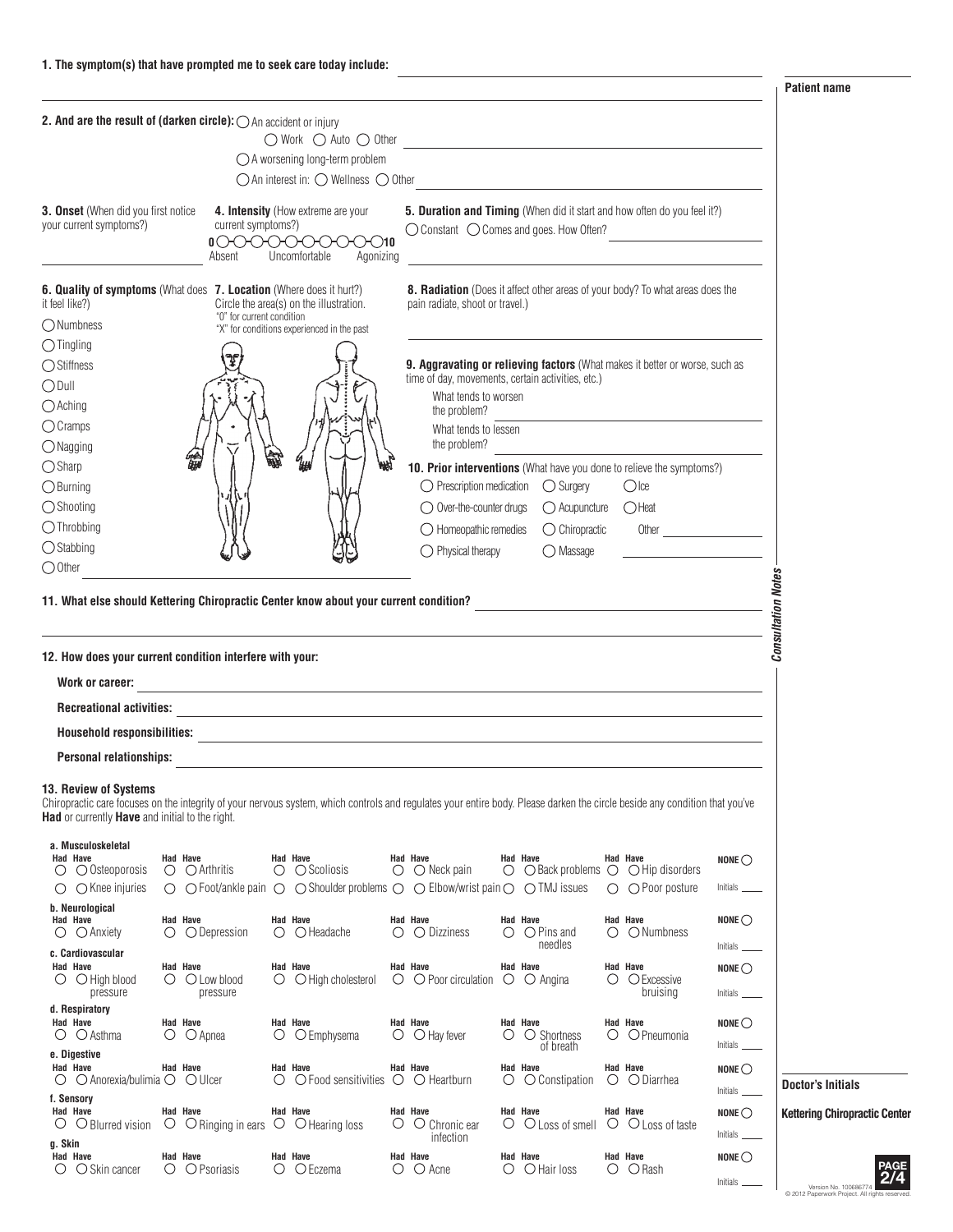| Had Have<br>$\circ$<br><b>Had Have</b><br>$\circ$ | h. Endocrine<br><b>Had Have</b><br>$\circ$ $\circ$ Thyroid issues<br>i. Genitourinary<br>○ Kidney stones<br>j. Constitutional<br>$\bigcirc$ Fainting<br>Past Personal, Family and Social History                                                                                                                                                                                                                                                                                                                                                                                                 | <b>Had Have</b><br>$\circ$<br>Had Have<br><b>Had Have</b><br>O                                                                                                                                                                                                                                                            | $\bigcirc$ Immune<br>disorders<br>$\circ$ $\circ$ Infertility<br>O Low libido                                     | Had Have<br>$\bigcirc$ Hypoglycemia<br>O<br>Had Have<br>$\circ$<br>$\bigcirc$ Bedwetting<br><b>Had Have</b><br>$\bigcirc$ Poor appetite<br>$\bigcirc$                                                                                                                                                                                                                                                                                                         | Ő                                                                                                                                                                      | <b>Had Have</b><br>Had Have<br>Had Have                                                                                 | $\circ$ Frequent<br>infection<br>$\bigcirc$ $\bigcirc$ Prostate issues<br>$\bigcirc$ $\bigcirc$ Fatigue                                                                                                                                                                                                                                                                                   | $\circ$<br>$\circ$<br>$\left($ $\right)$ | Had Have<br>$\bigcirc$ Swollen glands $\bigcirc$ $\bigcirc$ Low energy<br>Had Have<br>$\bigcirc$ Erectile<br>dysfunction<br><b>Had Have</b><br>$\bigcirc$ Sudden weight $\bigcirc$<br>gain/loss (circle one)                                                                                                                                                                                         | $\circ$                                                                                                                                                                                                                | Had Have<br>Had Have<br>O PMS symptoms<br>Had Have<br>$\bigcirc$ Weakness                                                                                                                                                                                                                                                                  |                                                                                                                                                                                                                                       | NONE $\bigcirc$<br>Initials<br>NONE $\bigcirc$<br>Initials _<br>$NONE \bigcirc$<br>Initials _                            | <b>Patient name</b><br>$\bigcirc$ All other systems negative     |
|---------------------------------------------------|--------------------------------------------------------------------------------------------------------------------------------------------------------------------------------------------------------------------------------------------------------------------------------------------------------------------------------------------------------------------------------------------------------------------------------------------------------------------------------------------------------------------------------------------------------------------------------------------------|---------------------------------------------------------------------------------------------------------------------------------------------------------------------------------------------------------------------------------------------------------------------------------------------------------------------------|-------------------------------------------------------------------------------------------------------------------|---------------------------------------------------------------------------------------------------------------------------------------------------------------------------------------------------------------------------------------------------------------------------------------------------------------------------------------------------------------------------------------------------------------------------------------------------------------|------------------------------------------------------------------------------------------------------------------------------------------------------------------------|-------------------------------------------------------------------------------------------------------------------------|-------------------------------------------------------------------------------------------------------------------------------------------------------------------------------------------------------------------------------------------------------------------------------------------------------------------------------------------------------------------------------------------|------------------------------------------|------------------------------------------------------------------------------------------------------------------------------------------------------------------------------------------------------------------------------------------------------------------------------------------------------------------------------------------------------------------------------------------------------|------------------------------------------------------------------------------------------------------------------------------------------------------------------------------------------------------------------------|--------------------------------------------------------------------------------------------------------------------------------------------------------------------------------------------------------------------------------------------------------------------------------------------------------------------------------------------|---------------------------------------------------------------------------------------------------------------------------------------------------------------------------------------------------------------------------------------|--------------------------------------------------------------------------------------------------------------------------|------------------------------------------------------------------|
| PERSONAL                                          | 14. Illnesses<br>Check the illnesses you have Had in the past or Have now.<br>Had Have<br>$\bigcirc$<br><b>AIDS</b><br>$\bigcirc$<br>$\bigcirc$<br>$\bigcirc$<br>O<br>$\bigcirc$<br>O<br>$\bigcirc$<br>$\bigcirc$<br>O<br>$\bigcirc$<br>$\cup$<br>$\bigcirc$<br>$\bigcirc$<br>$\bigcirc$<br>Goiter<br>O<br>$\bigcirc$<br>$\bigcirc$<br>Gout<br>$\bigcirc$<br>$\bigcirc$<br>$\bigcirc$<br>$\bigcirc$<br>$\bigcirc$<br>O<br>∩<br>$\bigcirc$<br>$\bigcirc$<br>С<br>$\bigcirc$<br>O<br>$\bigcirc$<br>$\bigcirc$<br>Polio<br>$\bigcirc$<br>$\bigcirc$<br>$\bigcirc$<br>С<br>$\bigcirc$<br>O<br>Stroke | Alcoholism<br>Allergies<br>Arteriosclerosis<br>Cancer<br>Chicken pox<br><b>Diabetes</b><br>Epilepsy<br>Glaucoma<br>Heart disease<br><b>Hepatitis</b><br><b>HIV Positive</b><br>Malaria<br><b>Measles</b><br><b>Multiple Sclerosis</b><br><b>Mumps</b><br>Rheumatic fever<br>Scarlet fever<br>Sexually transmitted disease | Had Have<br>$\bigcirc$<br>O<br>$\bigcirc$<br>$\bigcirc$<br>$\bigcirc$<br>$\bigcirc$<br>$\bigcirc$                 | Please identify your past health history, including accidents, injuries, illnesses and treatments. Please complete each section fully.<br>Tuberculosis<br>Typhoid fever<br>Ulcer<br>Other:<br>17. Injuries<br>Have you ever<br>$\bigcirc$                                                                                                                                                                                                                     | Had a fractured or broken bone<br>Had a spine or nerve disorder<br>Been knocked unconscious<br>Been injured in an accident                                             | $\left(\right)$<br>O<br>O<br>$\bigcirc$<br>$\bigcirc$<br>$\bigcirc$<br>$\bigcirc$<br>$\bigcirc$<br>O<br>$\bigcirc$<br>O | 15. Operations<br>Surgical interventions, which may or<br>may not have included hospitalization.<br>Appendix removal<br>Bypass surgery<br>Cancer<br>Cosmetic surgery<br>Elective surgery: ________<br>Eye surgery<br>Hysterectomy<br>Pacemaker<br>Spine<br>Tonsillectomy<br>Vasectomy<br>Ő<br>$\bigcirc$<br>$\circlearrowright$<br>Received a tattoo<br>$\bigcirc$<br>Had a body piercing |                                          | Used a crutch or other support<br>Used neck or back bracing                                                                                                                                                                                                                                                                                                                                          | Past<br>O<br>$\bigcirc$<br>$\bigcirc$<br>$\bigcirc$<br>$\bigcirc$<br>$\bigcirc$<br>$\bigcirc$<br>$\bigcirc$<br>$\bigcirc$<br>$\bigcirc$<br>$\bigcirc$<br>$\bigcirc$<br>$\bigcirc$<br>$\bigcirc$<br>List:<br>$\bigcirc$ | <b>16. Treatments</b><br>Check the ones you've received in the<br>Past or are receiving Currently.<br>Currently<br>$\circlearrowright$<br>$\bigcirc$<br>$\bigcirc$<br>$\bigcirc$<br>$\bigcirc$<br>$\bigcirc$<br>$\bigcirc$<br>$\bigcirc$<br>$\bigcirc$<br>$\bigcirc$<br>$\bigcirc$<br>$\bigcirc$<br>$\bigcirc$<br>$\bigcirc$<br>$\bigcirc$ | Acupuncture<br>Antibiotics<br>Birth control pills<br>Chemotherapy<br>Chiropractic care<br>Dialysis<br>Herbs<br>Homeopathy<br>Inhaler<br>Massage therapy<br>Physical therapy<br>Medications<br>(prescription and<br>over-the-counter): | <b>Blood transfusions</b><br>Hormone replacement<br>Nutritional supplements:                                             | <b>Consultation Notes</b>                                        |
| FAMILY                                            | 18. Family History<br><b>Relative</b><br>Mother<br>Father<br>Sister 1<br>Sister 2<br>Brother 1<br>Brother 2<br>20. Social History<br>Alcohol use                                                                                                                                                                                                                                                                                                                                                                                                                                                 | <u> 1989 - Johann Barnett, f</u>                                                                                                                                                                                                                                                                                          | Age (If living) State of health<br>$\bigcirc$ Daily $\bigcirc$ Weekly How much?                                   | Some health issues are hereditary. Tell Kettering Chiropractic Center about the health of your immediate family members.<br>Good Poor<br>$\bigcirc$<br>$\bigcirc$<br>$\circ$<br>$\bigcirc$<br>$\cup$<br>$\circlearrowright$<br>$O$ $O$<br>$\circ$<br>$\circ$<br>$\circ$ $\circ$<br>$\circ$ $\circ$<br>19. Are there any other hereditary health issues that you know about?<br>Tell Kettering Chiropractic Center about your health habits and stress levels. | <u> 1990 - Johann Barbara, martxa a</u>                                                                                                                                |                                                                                                                         | <b>Illnesses</b>                                                                                                                                                                                                                                                                                                                                                                          |                                          | <u> 1989 - Johann Stein, marwolaethau a bhann an t-Amhair an t-Amhair an t-Amhair an t-Amhair an t-Amhair an t-A</u><br><u> 1999 - Johann John Stone, mars et al. (1999)</u><br><u> 1989 - Andrea Stadt Britain, amerikansk politiker (d. 1989)</u><br><u> 1980 - Jan Stein Berlin, amerikan bestein der stadt i den stadt for de stadt for de stadt for de stadt for d</u><br>Prayer or meditation? |                                                                                                                                                                                                                        | Age at death Cause of death                                                                                                                                                                                                                                                                                                                | $\bigcirc$<br>$\bigcirc$<br>$\bigcirc$<br>$\circlearrowright$<br>$\bigcirc$<br>$\bigcirc$ Yes                                                                                                                                         | Natural Illness<br>$\bigcirc$<br>$\bigcirc$<br>$\bigcirc$<br>$\bigcirc$<br>$\bigcirc$<br>$\bigcirc$<br>$\bigcirc$<br>ONo |                                                                  |
| <b>SOCIAL</b>                                     | Coffee use<br>Tobacco use<br>Exercising<br>Pain relievers<br>Soft drinks<br>Water intake<br>Hobbies: _                                                                                                                                                                                                                                                                                                                                                                                                                                                                                           | $\bigcirc$ Daily $\bigcirc$ Weekly<br>$\bigcirc$ Daily $\bigcirc$ Weekly<br>$\bigcirc$ Daily                                                                                                                                                                                                                              | $\bigcirc$ Daily $\bigcirc$ Weekly How much?<br>$\bigcirc$ Daily $\bigcirc$ Weekly How much?<br>$\bigcirc$ Weekly | How much? The contract of the contract of the contract of the contract of the contract of the contract of the contract of the contract of the contract of the contract of the contract of the contract of the contract of the<br>How much?<br>How much?<br>O Daily O Weekly How much?<br><u>Case of the Contractor</u>                                                                                                                                        | <u> 1989 - Johann Barbara, martxa al II-lea (b. 1989)</u><br><u> 1990 - Jan Barnett, fransk politik (</u><br><u> 1989 - Johann Barbara, martin amerikan personal (</u> |                                                                                                                         |                                                                                                                                                                                                                                                                                                                                                                                           |                                          | Job pressure/stress?<br>Financial peace?<br>Vaccinated?<br>Mercury fillings?<br>Recreational drugs?                                                                                                                                                                                                                                                                                                  |                                                                                                                                                                                                                        |                                                                                                                                                                                                                                                                                                                                            | $\bigcirc$ Yes<br>$\bigcirc$ Yes<br>$\bigcirc$ Yes<br>$\bigcirc$ Yes<br>$\bigcirc$ Yes                                                                                                                                                | ONo<br>ONo<br>ONO<br>ONO<br>$\bigcirc$ No                                                                                | <b>Doctor's Initials</b><br><b>Kettering Chiropractic Center</b> |

*(Continued from previous page)*